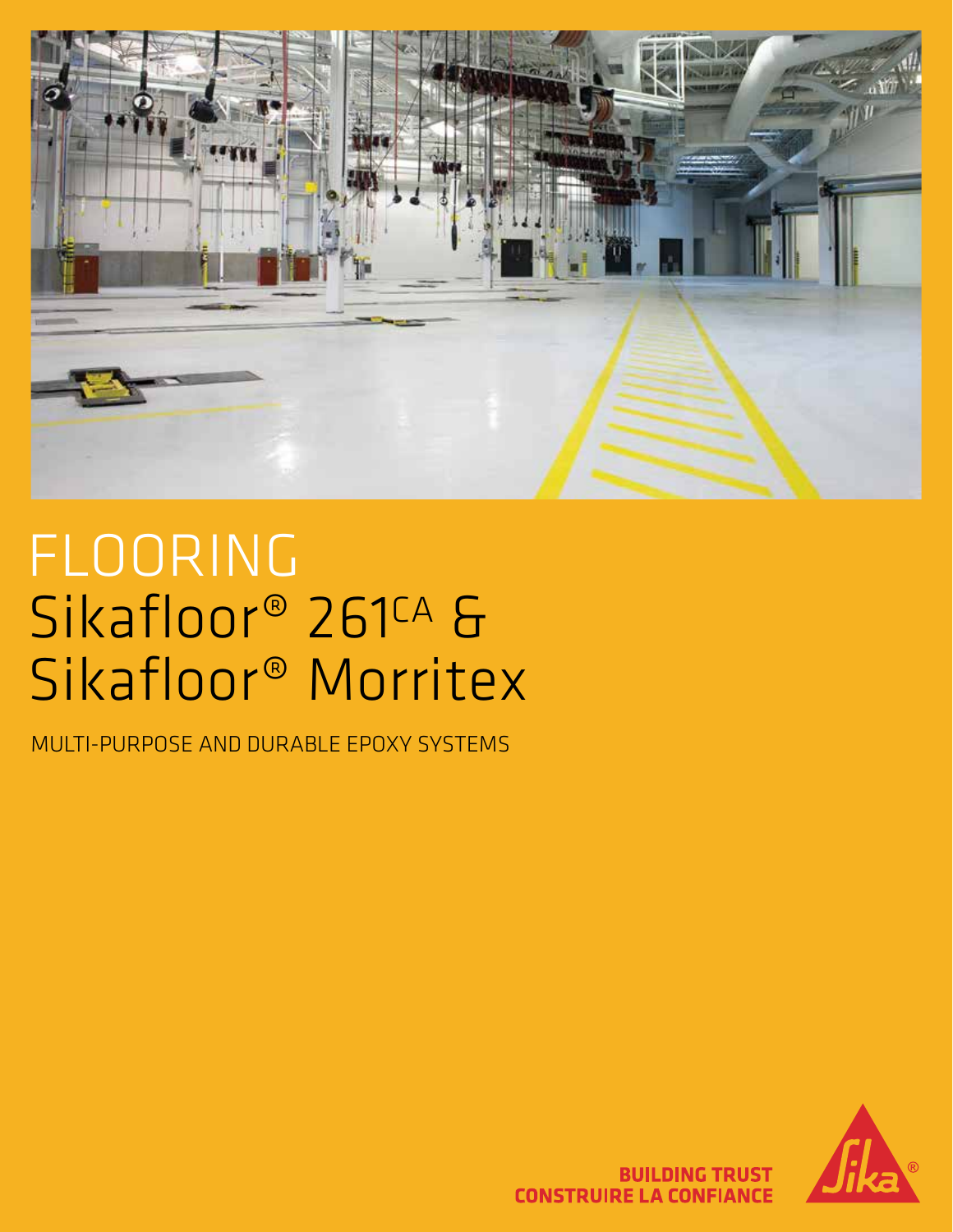# LONG-LASTING FLOORING SYSTEMS

**SANDARY AND A** 

ARTICLE AND MARKETING AND COMPA

**AN AN HAM LEAR** 

12:12 MM CO

فبوتيات

22 ZEMP MAR WALL

Sikafloor® 261 & Sikafloor® Morritex Flooring

2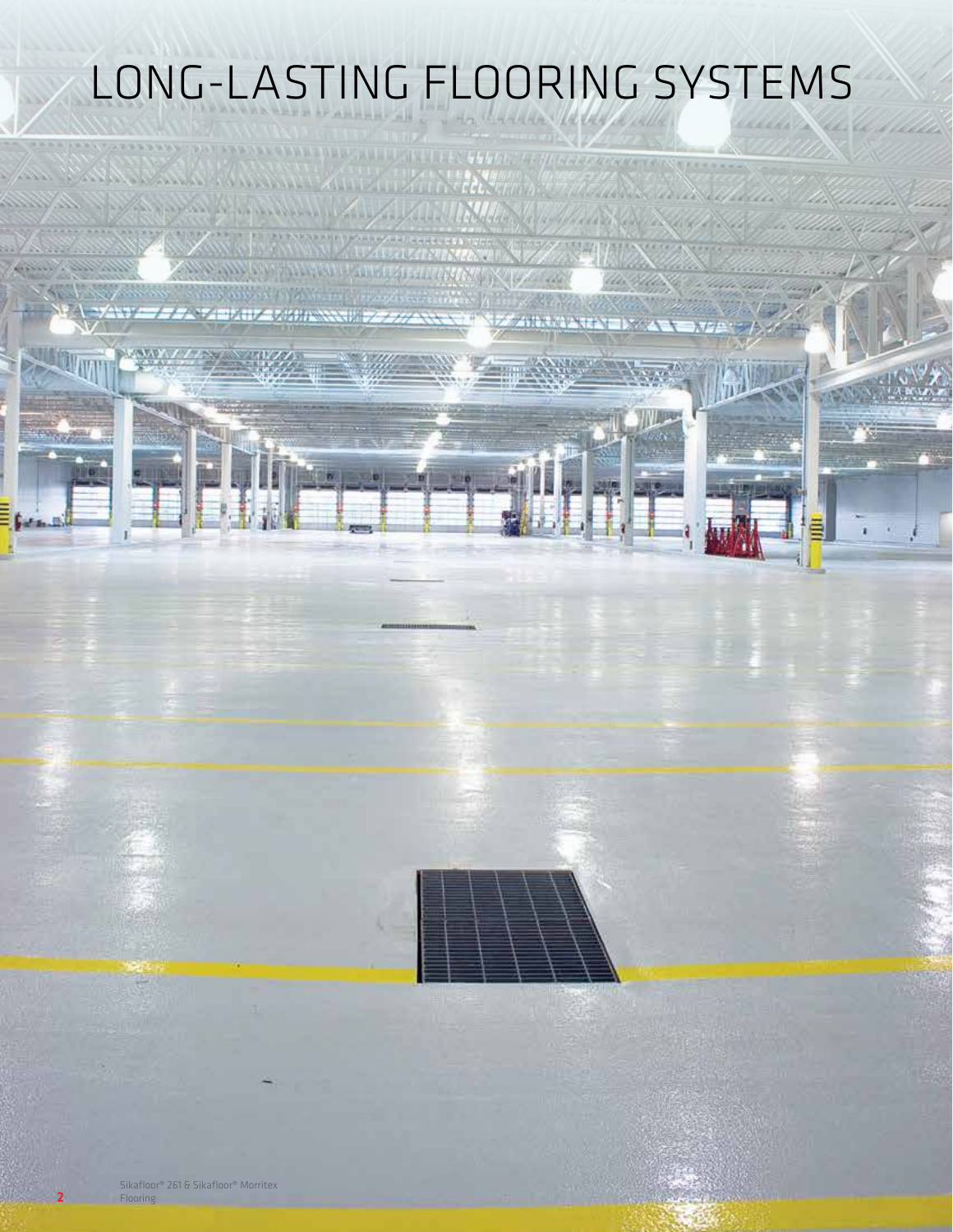Sika, the global group of companies dedicated to increasing the design lives of new structures and service lives of buildings already in service, is now the world's largest manufacturer of resin flooring systems.

Recognised as a leader in the development of value-added products, the group and its local companies are committed to renewing and improving its technologies. This is undertaken on a constantly on-going basis, to ensure that the best science is employed to achieve the best results, not only in terms of performance but also in environmental stewardship.

The quality of the material systems are strictly monitored and underwritten with all maufacturing facilities across the globe being ISO 9001 certified, ensuring that the highest standards are maintained across all stages of production.

The environmental governance of Sika is similarly underpinned by independent accreditation to ISO 14001, the international standard for environmental management systems. This is also supported by leading-edge technologies tailored to meet the needs of green building rating programs, including LEED and LEED Canada.

The global expertise in industrial and decorative flooring is nowhere more visible that in North America, where Sika excels in providing durable solutions to virtually every requirement.

Our ability to draw upon worldwide knowledge while supplying local and customer-centric support has meant that all professionals involved in floors are served to the highest standard, from conceptual stages through to postcompletion.

In North America, Sika have expert technical and sales teams, dedicated to identifying and supplying the best systems to meet design life, operational, aesthetic, detailing and even maintenance needs. We work closely with end-users, architects, interior designers, process engineers, specialist installers and the many other professionals involved in creating a functional, pleasing and sustainable floor.

Sika Canada and the Sika Corporation have a virtually unparalleled range of systems with which to operate and are therefore present in a very wide range of sectors: these extend from Manufacturing and Process Industries, Hospitals and Healthcare, Education and Leisure, Commerce and Logisitics through to Research and Development, Transport and Infrastructure, Water and Power and many more applications. Each of these sectors has multiple and very specific requirements within themselves and Sika works to meet them all.





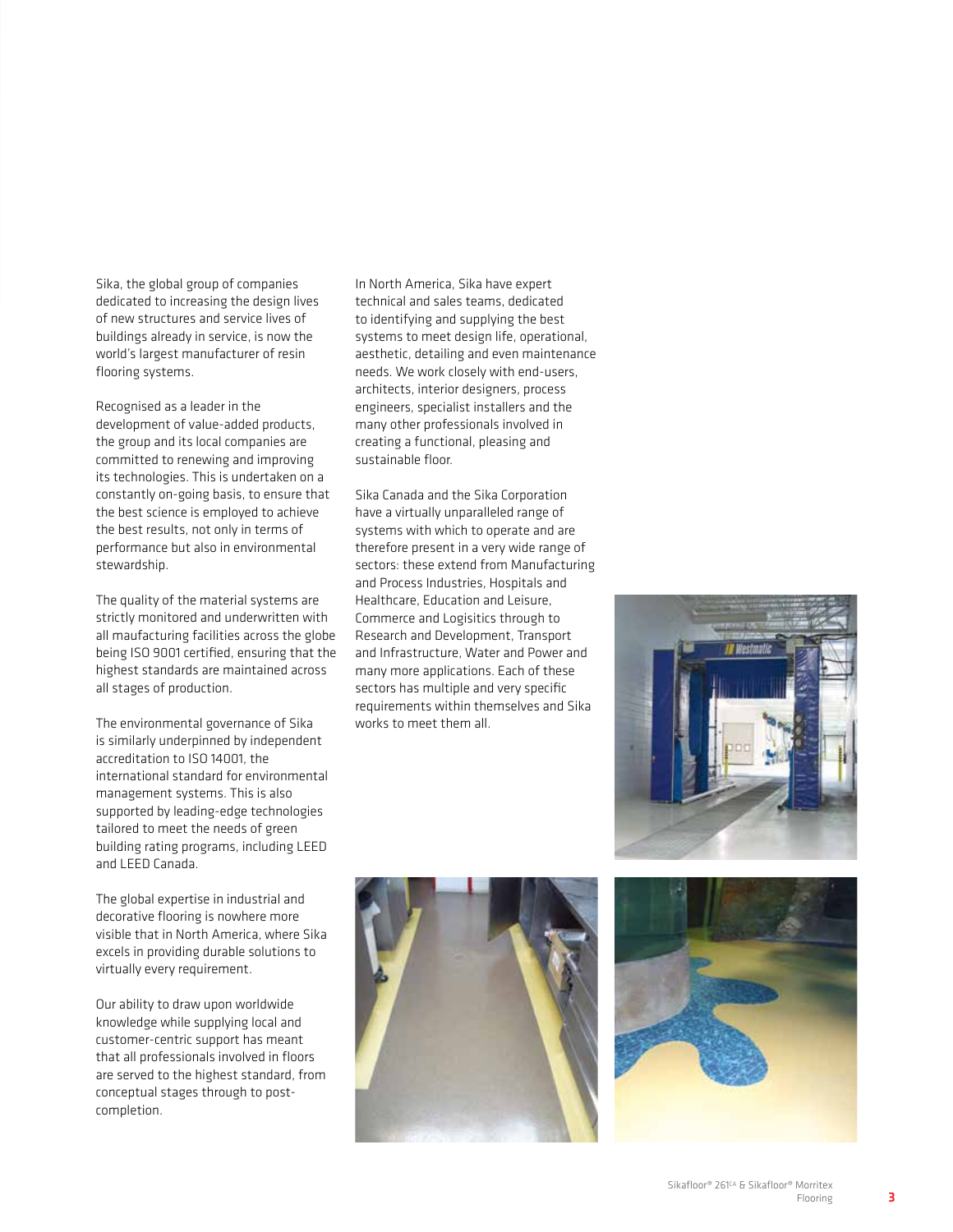### VERSATILE EPOXY FLOORING

Sikafloor® 261CA & Sikafloor® Morritex Systems

#### INTERNATIONALLY PROVEN AND HIGHLY REGARDED

Sikafloor®261<sup>CA</sup> is a solvent and silicone-free, low-visocity, epoxyresin-based and solid coloured binder. Such is its formulation and versatility, that it can be applied in a multitude of formats, ranging from self-priming smooth or textured Sikafloor® 261<sup>CA</sup> coatings to Sikafloor® Morritex selflevelling broadcast layers, slurries, mortar screeds and coves, and seamless top coats.

Sikafloor®261<sup>cA</sup> coatings and Sikafloor® Morritex surfacing can all be finished, where required. with state-of-the-art, clear sealers for increased wear and chemical resistance, prolonged aesthetics and ease-of- clean.

These include:

Sikafloor® 315N -Low VOC, nonyellowing, smooth glossy aliphatic polyurethane and textured semi gloss aliphatic polyurethane finish coats;

Sikafloor® 317 - Water-based, non-yellowing and matte aliphatic polyurethane finish coat;

Sikafloor® 318 - Water-based, non-yellowing and semi-gloss aliphatic polyurethane finish coat;

Sikafloor® 319 - Water-based, non-yellowing and glossy aliphatic polyurethane for floors and walls.



Sikafloor<sup>®</sup> 261<sup>CA</sup> Smooth Floor Coating e.g. Light to Medium Duty Manufacturing and Processing Areas, Clean Rooms, Food Service Facilities, Retail Stores, Theatres, Aircraft Hangars, etc.



#### Sikafloor<sup>®</sup> 261<sup>CA</sup> Thixo & Thixo Lite Textured Coating

e.g. Moderate Mechanical and Chemical Exposure, Wet and Dry Processing Areas, Commercial and Institutional buildings, Healthcare Facilities, Laboratories, etc.



Sikafloor®261<sup>cA</sup>, as primer and smooth finish coating. Thickness: 20-30 mils



Sikafloor®261CA, as primer and Sikafloor®261CA Thixo or Thixo Lite as orange peel textured coating. Thickness: 20-24 mils

STANDARD TEXTURES *The photos below depict textures that can be achieved with the varying systems. These textures are not necessarily representative of each system. It is strongly recommended that slip resistance values be selected on the basis of actual samples and consultation with all appropriate parties.* 



4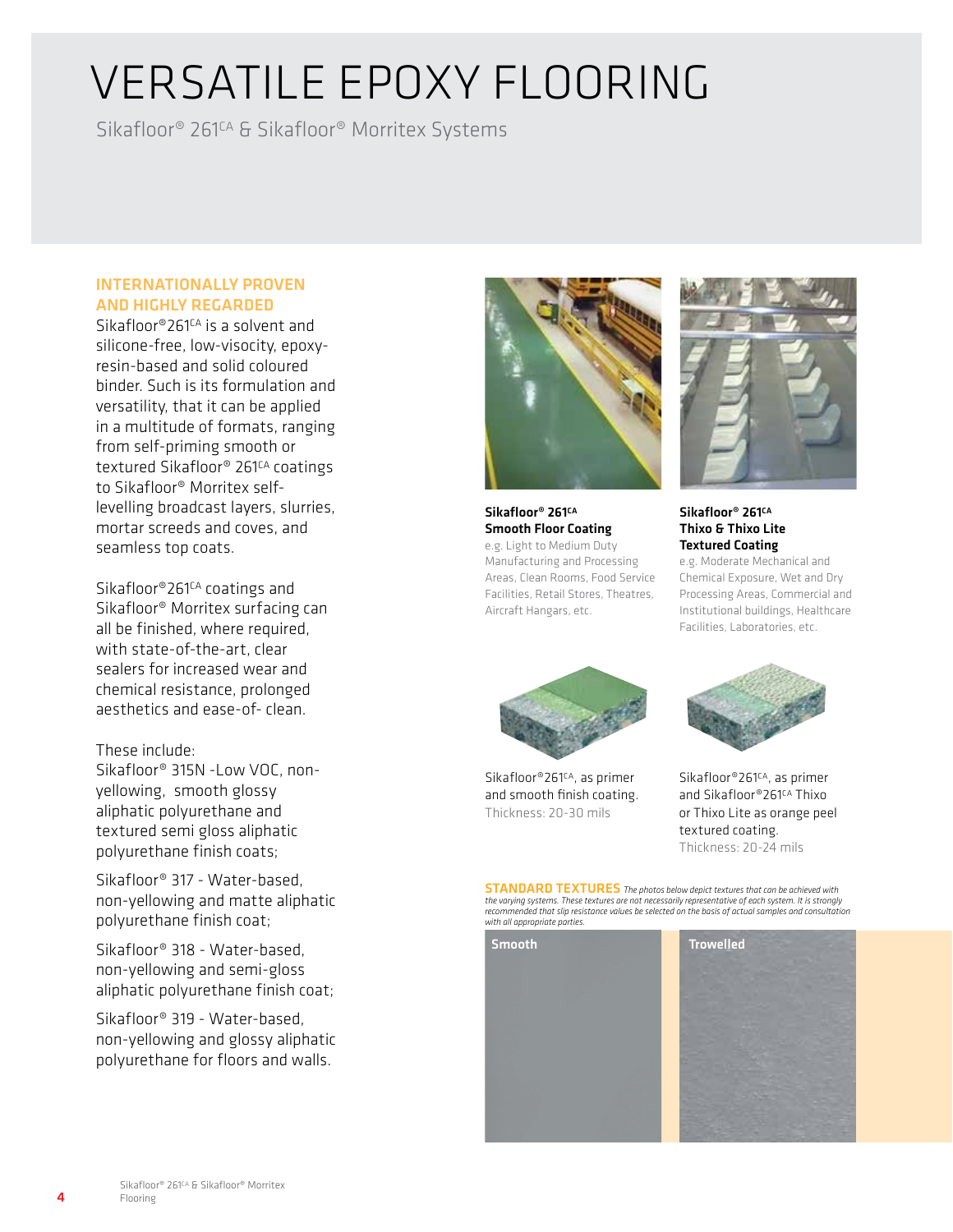

Sikafloor® Morritex Broadcast System e.g. Light to Heavy Duty Manufacturing Areas, Food

Processing Facilities, Animal Care Locations, Custodial and Correctional Suites, Locker and Shower Rooms, Service Bays and Car Washes, etc.



Sikafloor®261CA, as primer, broadcast and topcoat. Thickness: 2-3 mm



Sikafloor® Morritex Self-Levelling Broadcast System

e.g. Heavy Duty Manufacturing Facilities, Beverage Processing Areas, Meat, Fish and Poultry Packing Lines, Dairies, Photo Processing and Printing Shops, Laundry and Garbage Rooms, etc.

Sikafloor®261CA, as primer, broadcasted self-levelling slurry and topcoat. Thickness: 3-6 mm



Sikafloor® Morritex Self-Levelling Smooth System

e.g. Light to Heavy Duty Manufacturing Premises, Clean Rooms, Pharmaceutical Facilities, Theatres and Television Studios, Recreational Buildings, etc.



Sikafloor®261CA, as primer and self-levelling coating. Thickness: 2-4 mm



#### Sikafloor® Morritex Trowel System

Convention Centres, Aircraft Hangars, Storage Areas, Vehicle Servicing and e.g. High Traffic Areas, Light to Heavy Duty Manufacturing Facilities, Commercial Kitchens and Wet or Dry Processing Locations, Production Lines, Beverage Factories and Wash Bays, etc.



Sikafloor®156<sup>cA</sup> or 160<sup>cA</sup>, as primer and mortar screed and Sikafloor®261<sup>cA</sup> as topcoat. Thickness: 3-6 mm







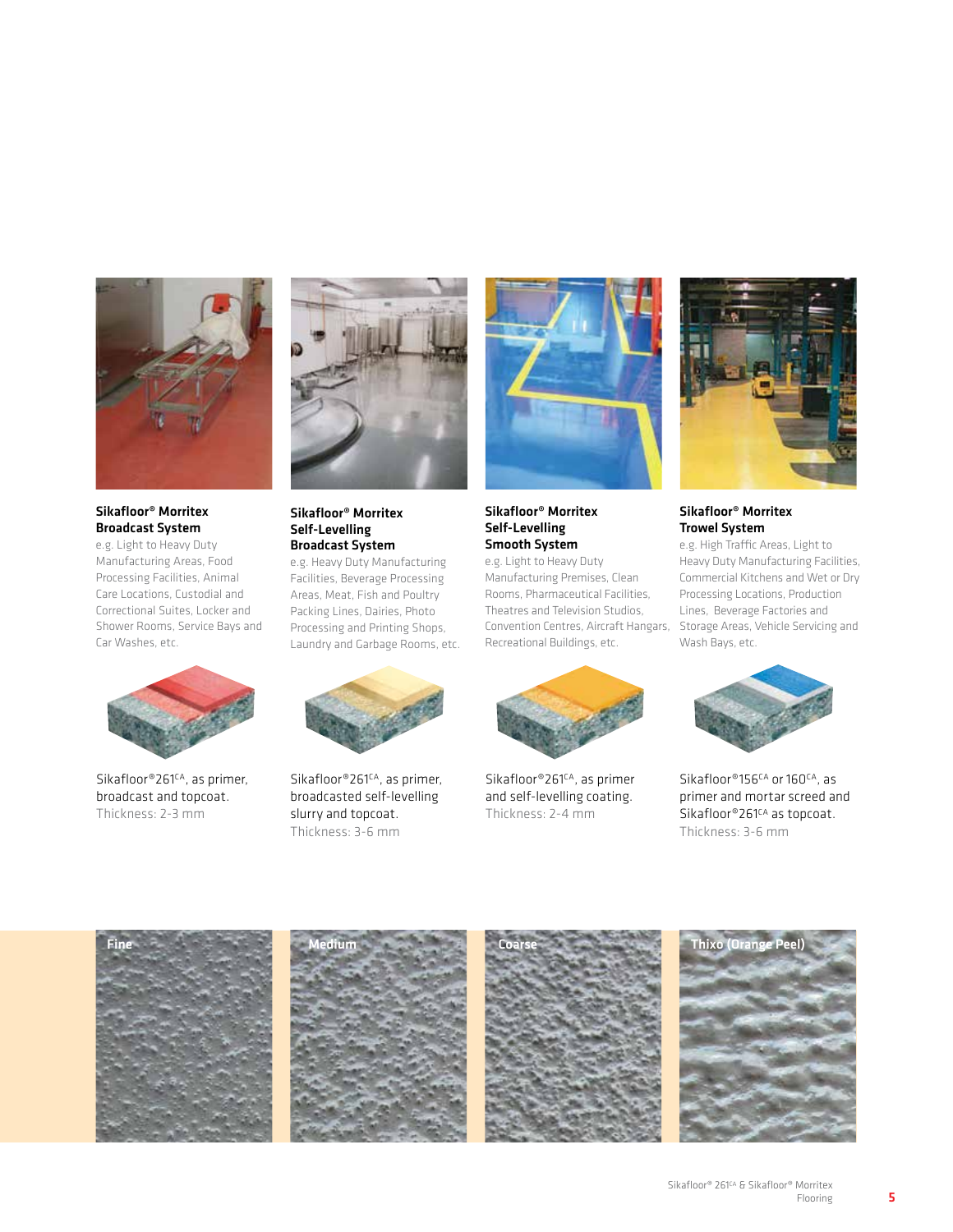## UNLIMITED COLOUR POSSIBILITIES

Whether one unit or a full batch is required, Sika offers you the ultimate colour choice service. Employing in-pail tinting technology, we accommodate design demands to create not only functional, but also decorative and pleasing floors. Sikafloor®261<sup>CA</sup> is available in 9 standard colours, but we can match any colour of your choice, no minimum quantity required.



RAL 1018 Zinc Yellow

RAL 3010 Brick





RAL 7012 Basalt Grey

RAL 6028 Pine Green

RAL 5007 Brilliant Blue

RAL 7030 Stone Grey

RAL 7038 Agate Grey

#### RAL 9003 Signal White

*Owing to demand, standard colours may not always be in inventory so check for availability. All colours shown are as accurate as printing methods and display screens permit. Results may differ due to variances in application technique and gloss levels may vary depending upon product used. Final colour selections should be made based upon actual samples. Please consult a Sika Technical Sales Representative for detailed advice.*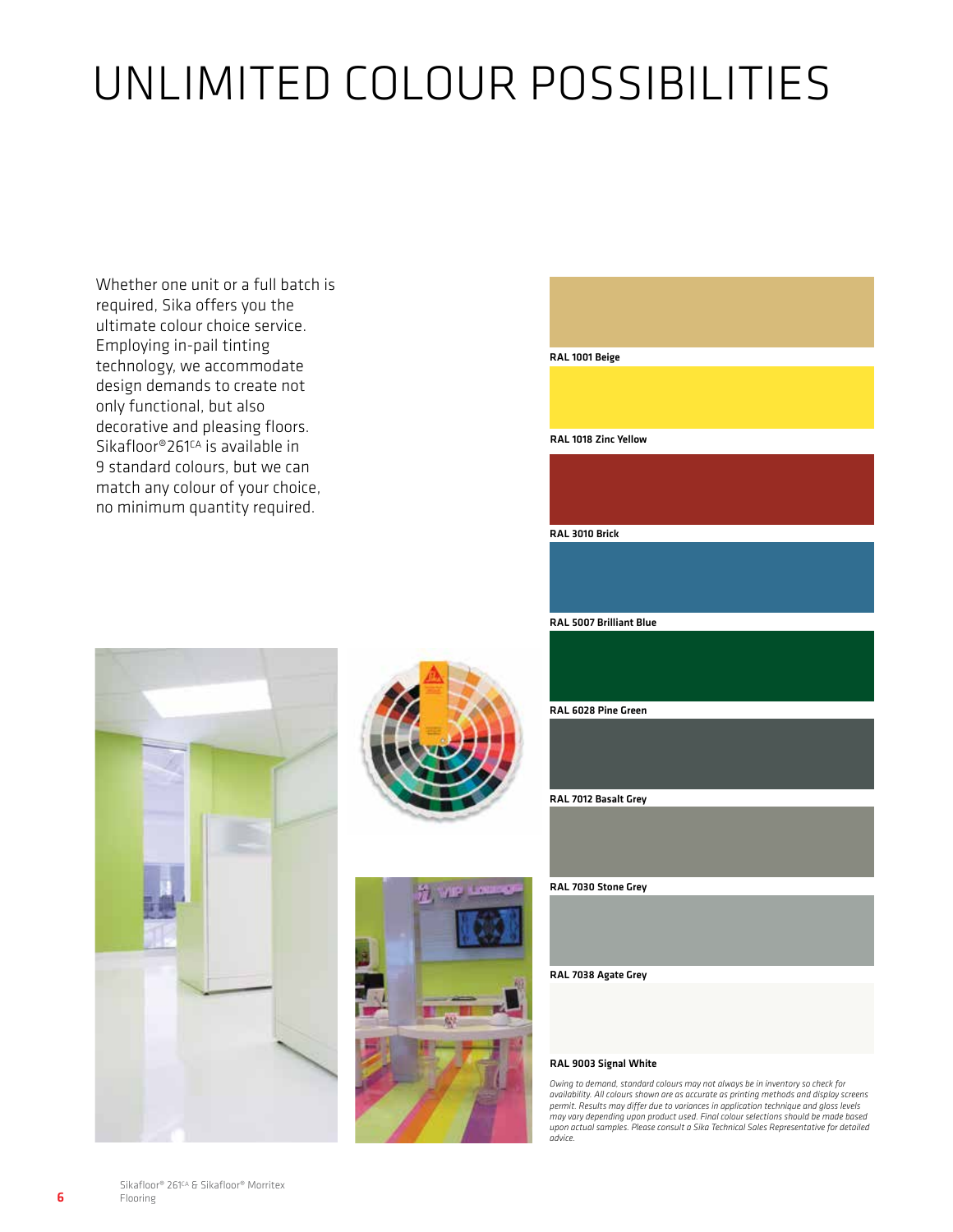# SYSTEM SELECTION CHART

| <b>Typical</b><br>Applications  | 20-30 mils<br>Smooth Finish<br>Coating | 20-24 mils<br>Thixo & Thixo Lite<br>Coating | $2-3$ mm<br>Neat/Broadcast<br>System | $3-6$ mm<br>Self-Levelling/<br>Broadcast System | $2-4$ mm<br>Self-Levelling<br>Smooth System | $3-6$ mm<br>Trowel System |
|---------------------------------|----------------------------------------|---------------------------------------------|--------------------------------------|-------------------------------------------------|---------------------------------------------|---------------------------|
| Aircraft Hangars                | Ē,                                     |                                             |                                      |                                                 | п                                           |                           |
| Animal Care Facilities          |                                        | п                                           | п                                    |                                                 |                                             | ٠                         |
| Assembly Areas                  | $\blacksquare$                         |                                             | ٠                                    |                                                 |                                             |                           |
| <b>Bakeries</b>                 | Ē.                                     |                                             | п                                    |                                                 |                                             |                           |
| Beverage Processing             |                                        | $\overline{\phantom{a}}$                    |                                      |                                                 |                                             | a,                        |
| Cafeterias                      | Ē,                                     |                                             |                                      | $\overline{\phantom{a}}$                        | a,                                          |                           |
| Classrooms                      | Ē.                                     |                                             |                                      |                                                 | п                                           |                           |
| Cleanrooms                      | $\overline{\phantom{a}}$               |                                             |                                      |                                                 | $\blacksquare$                              |                           |
| Coolers                         |                                        |                                             |                                      | п                                               |                                             | Ē,                        |
| Containment Areas               | $\overline{\phantom{a}}$               |                                             |                                      | ٠                                               |                                             | п                         |
| <b>Convention Centers</b>       | $\overline{\phantom{a}}$               |                                             |                                      |                                                 | Ē.                                          |                           |
| Correctional Facilities         |                                        | $\overline{\phantom{a}}$                    | $\overline{\phantom{a}}$             |                                                 |                                             |                           |
| Corridors                       | n,                                     |                                             |                                      |                                                 | п                                           |                           |
| Food Processing                 |                                        |                                             | $\blacksquare$                       | $\blacksquare$                                  |                                             | $\blacksquare$            |
| Food Preparation & Service      |                                        |                                             | ٠                                    |                                                 |                                             | ٠                         |
| Garbage Rooms                   |                                        | $\blacksquare$                              |                                      | $\blacksquare$                                  |                                             | ٠                         |
| Laboratories                    | Ē.                                     |                                             |                                      |                                                 | п                                           |                           |
| Laundry Rooms                   |                                        | $\blacksquare$                              |                                      | $\blacksquare$                                  | $\overline{\phantom{a}}$                    |                           |
| Locker & Shower Rooms           |                                        | п                                           | a,                                   |                                                 |                                             | a,                        |
| Manufacturing Light Duty        | Ū,                                     |                                             | a,                                   | $\blacksquare$                                  | a,                                          |                           |
| Manufacturing Heavy Duty        |                                        |                                             | Ē,                                   |                                                 |                                             | Ē,                        |
| Machine Shops                   | a.                                     |                                             | a.                                   |                                                 |                                             | $\blacksquare$            |
| Meat, Fish & Poultry<br>Packing |                                        |                                             |                                      | п                                               |                                             | п                         |
| Mechanical Rooms                |                                        | $\overline{\phantom{a}}$                    |                                      |                                                 |                                             |                           |
| Movie Theaters                  | Ū,                                     |                                             |                                      |                                                 | a,                                          |                           |
| Offices                         | a,                                     |                                             |                                      |                                                 | п                                           |                           |
| Packaging Areas                 | a,                                     |                                             |                                      | ٠                                               | п                                           |                           |
| Pharmaceutical<br>Manufacturing | Ē.                                     |                                             |                                      |                                                 | ٠                                           |                           |
| Paint Facilities                | ×                                      |                                             | ×                                    |                                                 |                                             |                           |
| Photo Processing                | Ū,                                     |                                             |                                      | $\blacksquare$                                  |                                             | $\blacksquare$            |
| <b>Printing Shops</b>           | a,                                     |                                             |                                      | ٠                                               |                                             |                           |
| <b>Production Lines</b>         | $\overline{\phantom{a}}$               |                                             | a,                                   |                                                 |                                             | $\blacksquare$            |
| <b>Quality Control</b>          | $\blacksquare$                         |                                             | $\overline{\phantom{a}}$             |                                                 | п                                           |                           |
| Refineries                      |                                        |                                             | $\blacksquare$                       |                                                 |                                             | a,                        |
| Service Garages                 | $\blacksquare$                         |                                             | Ē.                                   |                                                 |                                             | $\blacksquare$            |
| <b>Shopping Malls</b>           | a,                                     |                                             |                                      |                                                 | $\blacksquare$                              |                           |
| Sports Stadiums                 |                                        | п                                           | ٠                                    |                                                 | ٠                                           |                           |
| Sumps, Pits & Trenches          | п                                      |                                             |                                      |                                                 |                                             | п                         |
| Tank Farms                      | ٠                                      |                                             |                                      |                                                 |                                             | $\blacksquare$            |
| <b>Television Studios</b>       | п                                      |                                             |                                      |                                                 | п                                           |                           |
| <b>Traffic Aisles</b>           | $\overline{\phantom{a}}$               |                                             |                                      | $\blacksquare$                                  |                                             | a.                        |
| Warehouses                      | $\overline{\phantom{a}}$               |                                             |                                      |                                                 |                                             | $\blacksquare$            |
| Wash Bays                       |                                        | $\mathcal{L}_{\mathcal{A}}$                 | $\mathcal{L}_{\mathcal{A}}$          |                                                 |                                             | a,                        |
| Washrooms                       | a,                                     |                                             | $\mathcal{L}_{\mathcal{A}}$          |                                                 |                                             |                           |
| Waste Handling Facilities       |                                        |                                             | $\overline{\phantom{a}}$             |                                                 |                                             | $\blacksquare$            |
| Wet Process Areas               |                                        | п                                           | п                                    |                                                 |                                             | a.                        |

**NOTE:** This chart is offered as a general guideline to some common installations and is specific to Sikafloor®261¤ and Sikafloor® Morritex only.<br>In certain cases, other Sika products may be more suitable. Please contact y